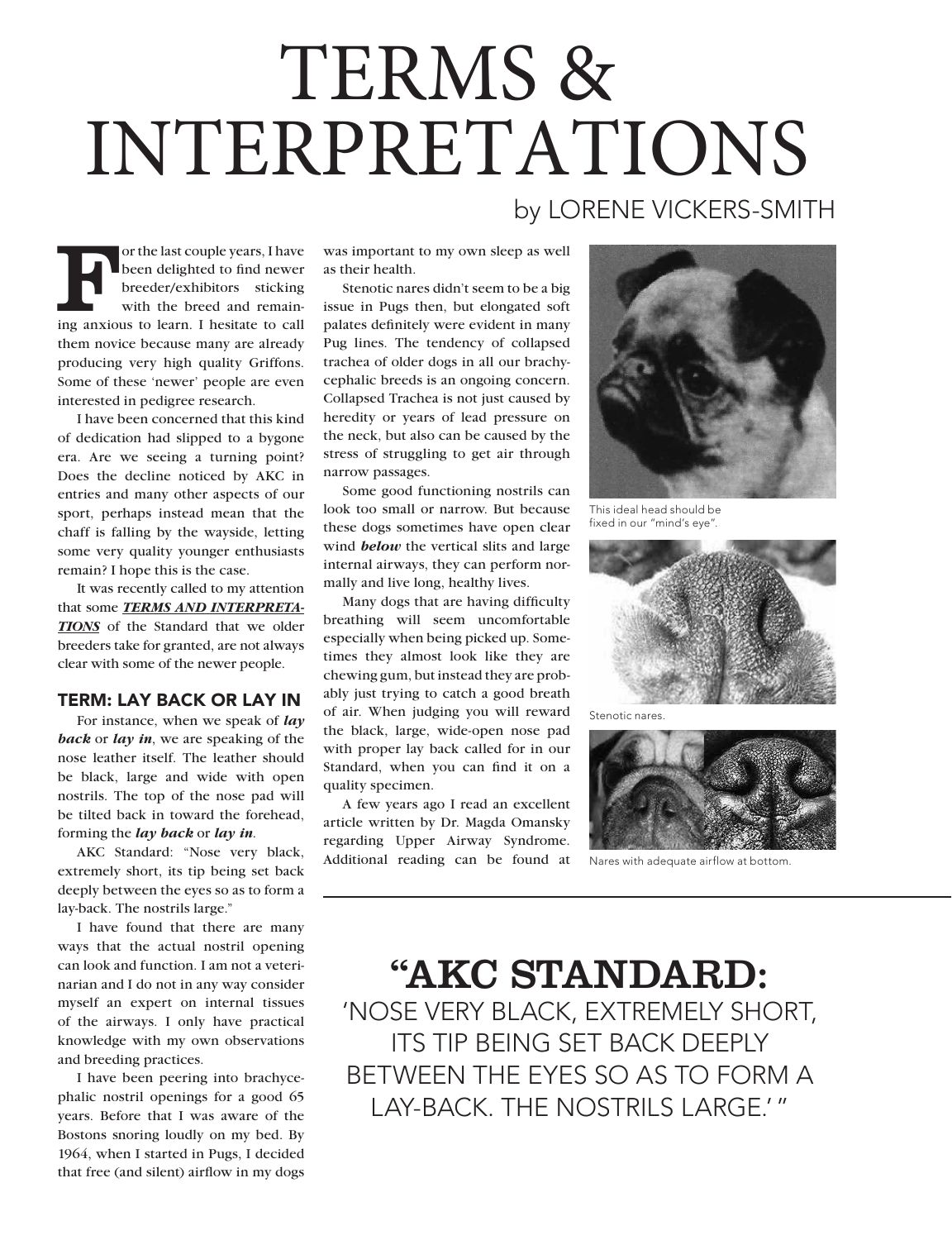

Fig. 1: Nosepad in perfection.





Here are two more properly laid-in, upswept Griffons with beautiful clean finish to mouth.

www.thedoctorschannel.com/view/ meet-the-breeds-the-norwich-terrier-2/.

As I worked to establish the Wisselwood line in both Pugs and Griffons, I focused on what I felt was important to me. One of my focuses from the beginning was the proper head type of the AKC Standard. In order to obtain the expression interpreted in the Standard, the nose must be very short. The Brussels Griffon Standard states, *"extremely short"*.

#### MYTH

*Dogs do not need a length of nose to have good wind or live long healthy lives!* Nothing a kennel club, a veterinarian or an animal rights group can tell me will ever convince me otherwise.

See Figure 1. The nose pad of this six-year-old Griffon is properly set right back into the domed forehead. It would be fair to say he has *"no length of nose at all"*. He walks miles each day and leads a fully functional life. He makes no noise while breathing or sleeping and comes from a line of longevity, most of whom also have no length of nose at all. He has a large nose leather and wide open nostrils. Evidently his internal pipes must be also large and healthy. (For perfection of this head, I would like a cleaner finish to the lips). *I repeat, Brussels Griffons do not need a length of nose for health, function and longevity.*

Air can meet with obstruction anywhere from nostrils to lungs. Nostrils can be of normal size and the dog can still have much difficulty breathing due to restricted air from internal issues often later resulting in enlarged heart, CHF and shortened life.

"DOGS DO NOT NEED A LENGTH OF NOSE TO HAVE GOOD WIND OR LIVE LONG HEALTHY LIVES!"

If your brachycephalic dog (or your dolichocephalic or mesaticephalic dog) seems to have good wind through his nares but yet is struggling for breath, very sensitive to heat, makes labored racket or his sides heave during breathing; please go to a specialist and find out what really is going on. A specialist is necessary because so many veterinarians will first do the obvious, like clipping off the long soft palate or opening up the nares unnecessarily. During extremely hot weather the throat can swell along with the soft palate and a veterinarian who is not a specialist might cut it too short (or cut it when it doesn't actually need it at all). Having it cut too short can cause other problems for your dog.

The absence of length of nose does affect the brachycephalic in the extremities of weather. We must give our dogs extra protection because they have no snout to warm up cold air or cool off warm air before the short trip to their lungs. I have seen all dogs reverse sneezing but perhaps our brachys more often. The main cause seems to be allergies, irritants or dry air conditions. We mostly see it after furnaces come on in the fall. They do seem to reverse sneeze most often during their dearly paid for short *"down and back"* because stress or dust at the shows may cause their sinus to run? Who knows, but we all live in fear...ha!

#### TERM: UPSWEEP OF JAW

If the Brussels Griffon does not have the proper undershot bite, not only will the *"lay back"* of the nose leather and *"upsweep"* of the curved mandible be absent, but also the entire 'pouty' expression vital to breed type will not be present. The make up of the whole skull must all flow into place in the adult Griffon.

In this *ideal* undershot bite, the mandible will be longer than the maxilla. When the mandible is made correctly it will curve in a *'rocker' (upsweep)*  that begins at the jaw hinge. The bottom teeth will just fold up over the top teeth. A definite chin will show, but no teeth—*clean finish to mouth and lips.*

See Figure 2. This puppy's head was all there at birth. He was born without any *length of nose*. Pictured at six months there is great width to muzzle and fill under eyes to balance the broad